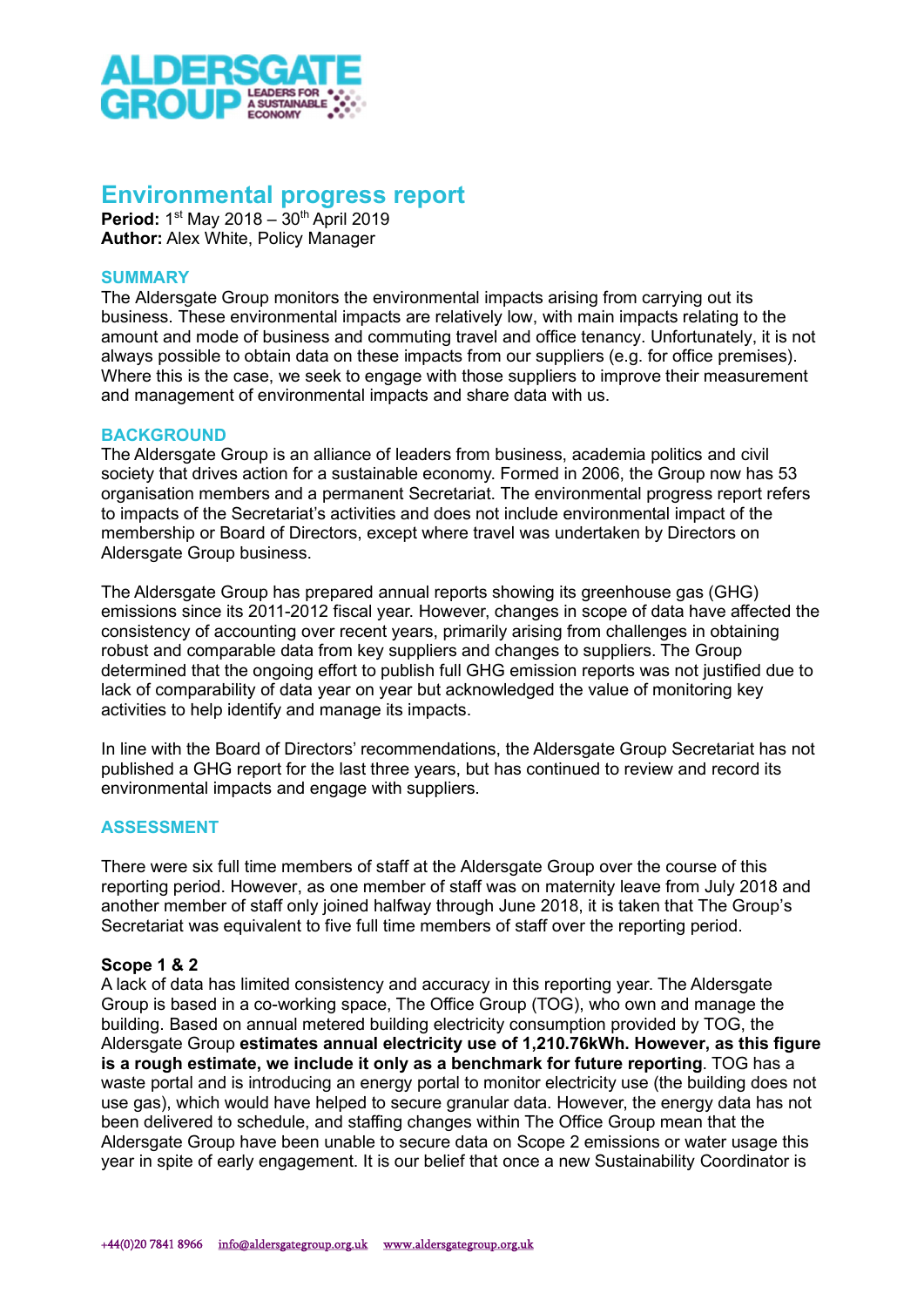

established and the energy portal is running at TOG, with more consistent engagement the data collection process will be more straightforward in the future.

## Scope 3

The Aldersgate Group has continued to closely monitor Scope 3 emissions, as this is the sole area where we have consistently held accountability. The Secretariat's Scope 3 emissions decreased this year by 17%. The decrease can be largely attributed to the lack of air travel this year and a 37% decrease in commuting emissions due to changes in staff commuting. Land-based business travel has increased by 46% year on year however: emissions related to car and taxi business travel have reduced (by 38% and 22% respectively), but train travel has increased by 62% and emissions related to international train travel have increased by 119%. This can be partly attributed to an increase in trips from the Aldersgate Group's Chair to various events in London and Brussels from six in the previous reporting year to 13 in this reporting year.

Overnight hotel stays have been included in emissions calculations for the second year. More conversion factors have become available this year, resulting in a 675% increase in accountable emissions related to overnight stays.<sup>1</sup> Whilst this significant increase is partially due to more conversion factors being made available it also reflects a greater number of overnight trips, from 8 hotel nights in 2017-18 to 27 in this reporting year. This reflects an increase in international advocacy and thus trips out of London (particularly to Brussels and Edinburgh), as evidenced by the increase in train and international train travel-related emissions.

This year the Aldersgate Group has also included data on waste for the first time as this has become available through The Office Group's waste portal. The Group will continue to monitor & manage these emissions over time.

Estimated emissions associated with use of paper increased by 3%. Whilst office printing fell by nearly 50% this year and the Secretariat produced fewer reports, the slight increase reflects that the Secretariat has increased its standard print run of reports from 150 to 200 or 250, due to increasing stakeholder interest.

# FUTURE EFFORTS

The Secretariat has made progress on reducing Scope 3 emissions, particularly from business travel, but has continued to struggle with consistency of emissions measurement data from suppliers. We will aim to build on this progress to improve:

- 1. Supplier engagement: Once a replacement for The Office Group Sustainability Coordinator is announced we will seek to engage building management more closely to access a full data set for Scope 1 and 2 emissions. We will also continue to monitor overall waste and recycling volumes. Additional questions that we will pursue include:
	- a. Does TOG have a published sustainability strategy?
	- b. Does TOG purchase green electricity/energy?
	- c. Any narrative of variance in waste month to month (for example, recycling rates seem to be continually decreasing. Why is that?)
		- i. What is TOG doing to reduce waste produced?
	- d. Data on water usage to improve our reporting.

<sup>1</sup> Hotel stays only account for 17% of the overall emissions, so the 675% increase in this category only has a 9% impact on total Scope 3 emissions